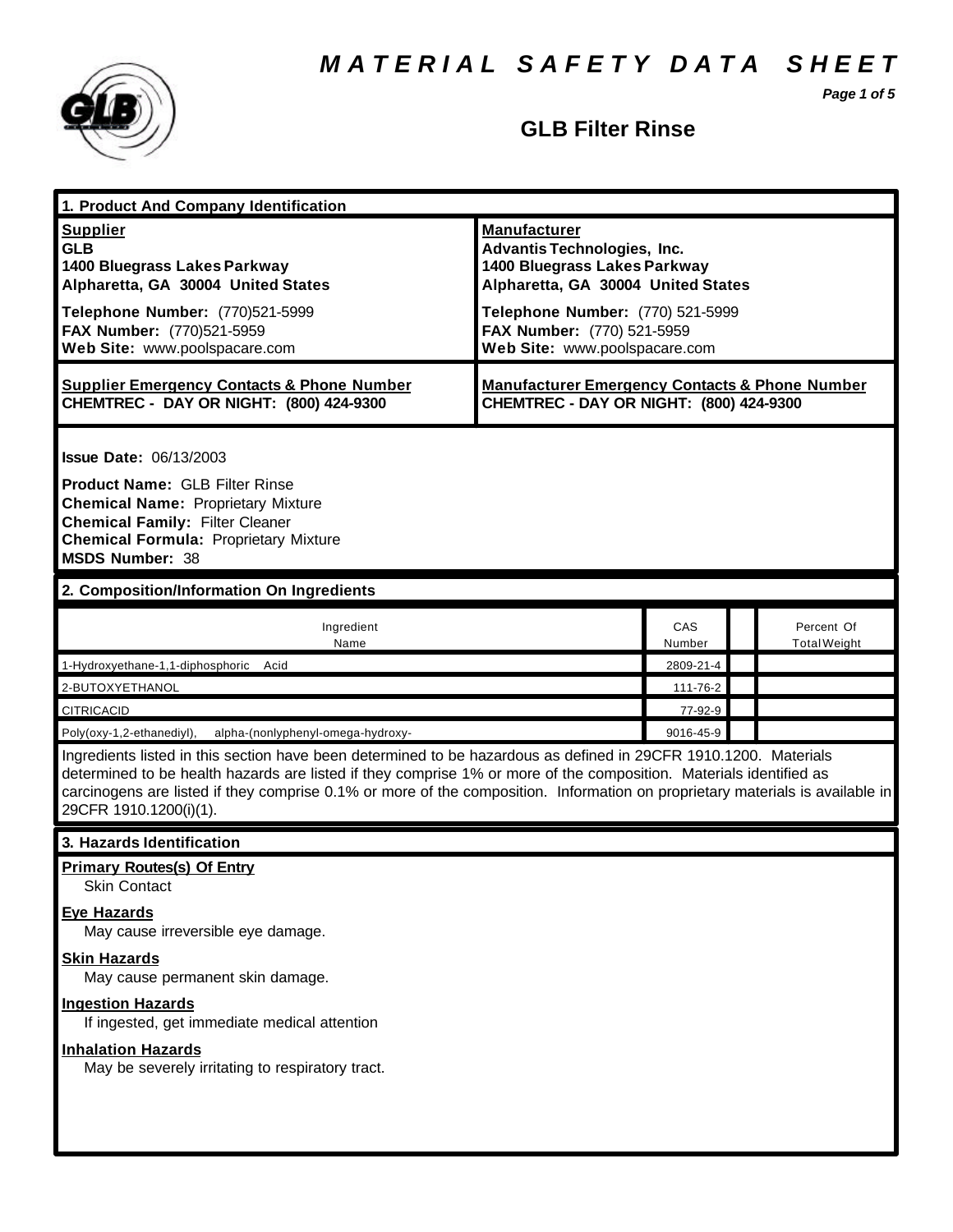# *M A T E R I A L S A F E T Y D A T A S H E E T Page 2 of 5*

# **3. Hazards Identification - Continued**

#### **Signs And Symptoms**

Irritation of Eyes and Respiratory Passages

### **First Aid (Pictograms)**



## **4. First Aid Measures**

#### **Eye**

In case of contact, hold eyelids apart and immediately flush eyes with plenty of water for at least 15 minutes.Get medical attention immediately.

#### **Skin**

In case of contact, immediately flush skin with plenty of water for at least 15 minutes. Get medical attention immediately if irritation (redness, rash, blistering) develops and persists.

#### **Ingestion**

Give Milk, Egg Whites or Baking Soda Immediately. Drink large amounts of water. Contact a physician or poison control.

#### **Inhalation**

If inhaled, remove to fresh air. Consult a physician. If breathing is difficult, give oxygen. If not breathing, give artificial respiration.

## **Fire Fighting (Pictograms)**



## **5. Fire Fighting Measures**

**Flash Point:** n/a °F

#### **Fire And Explosion Hazards**

Fumes released under fire conditions are toxic.

#### **Extinguishing Media**

In case of fire, use water spray (fog) foam, dry chemical, or CO2.

#### **Fire Fighting Instructions**

Firefighters should wear self-contained breathing apparatus and full protective gear.

## **6. Accidental Release Measures**

Clean up spill immediately. Contain and/or absorb spill with inert material (e.g. sand, vermiculite). Flush spill area with water. Use appropriate containers to avoid environmental contamination.

# **Handling & Storage (Pictograms)**



## **7. Handling And Storage**

**Handling And Storage Precautions**

**Keep out of reach of children.** Store material in a cool and dry place.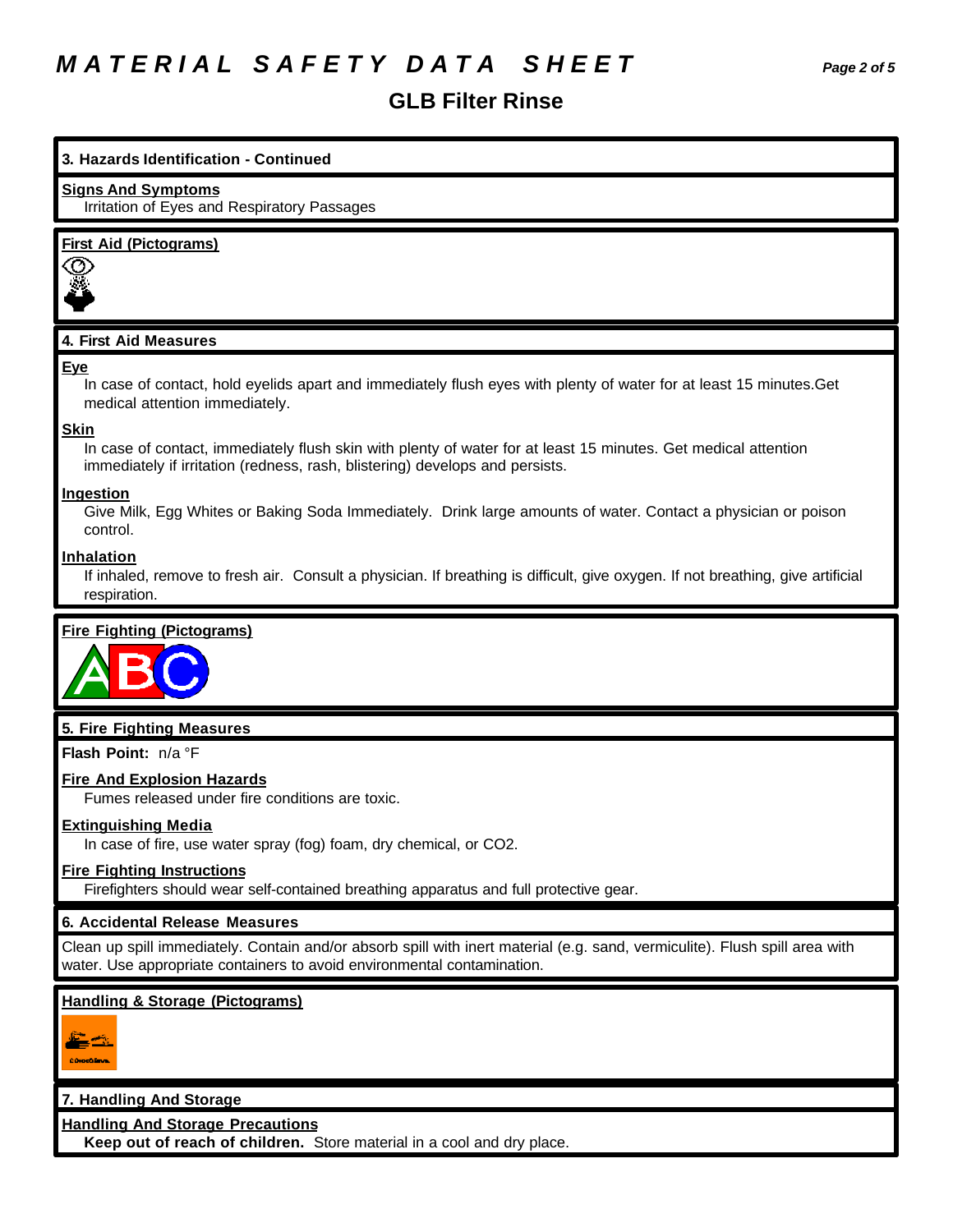# *M A T E R I A L S A F E T Y D A T A S H E E T Page 3 of 5*

# **GLB Filter Rinse**

# **7. Handling And Storage - Continued**

#### **Work/Hygienic Practices**

Use safe chemical handling procedures suitable for the hazards presented by this material.

### **Protective Clothing (Pictograms)**



#### **8. Exposure Controls/Personal Protection**

#### **Engineering Controls**

Local exhaust acceptable. Special exhaust not required

#### **Eye/Face Protection**

Safety glasses with side shields or goggles.

#### **Skin Protection**

Chemical-resistant gloves.

### **Respiratory Protection**

General room ventilation is normally adequate.

#### **Ingredient(s) - Exposure Limits**

2-BUTOXYETHANOL ACGIH TLV-TWA 20 ppm (Skin) OSHA PEL-TWA 50 ppm (Skin)

#### **9. Physical And Chemical Properties**

#### **Appearance**

Dark blue liquid

# **Odor**

Detergent

**Chemical Type:** Mixture **Physical State:** Liquid **Melting Point:** n/a °F **Boiling Point:** 215 °F **Specific Gravity:** 1.138 **Molecular Weight:** NOT DETERMINED **Percent Volitales:** NOT DETERMINED **Vapor Pressure:** 17 **Vapor Density:** 0.6 **pH Factor:** 1-3 **Solubility:** SOLUBLE IN WATER **Evaporation Rate:** <1 **Corrosive** 

#### **10. Stability And Reactivity**

**Stability:** STABLE **Hazardous Polymerization:** WILL NOT OCCUR

**Conditions To Avoid (Stability)** Avoid contact with strong alkalis

**Incompatible Materials** Alkalis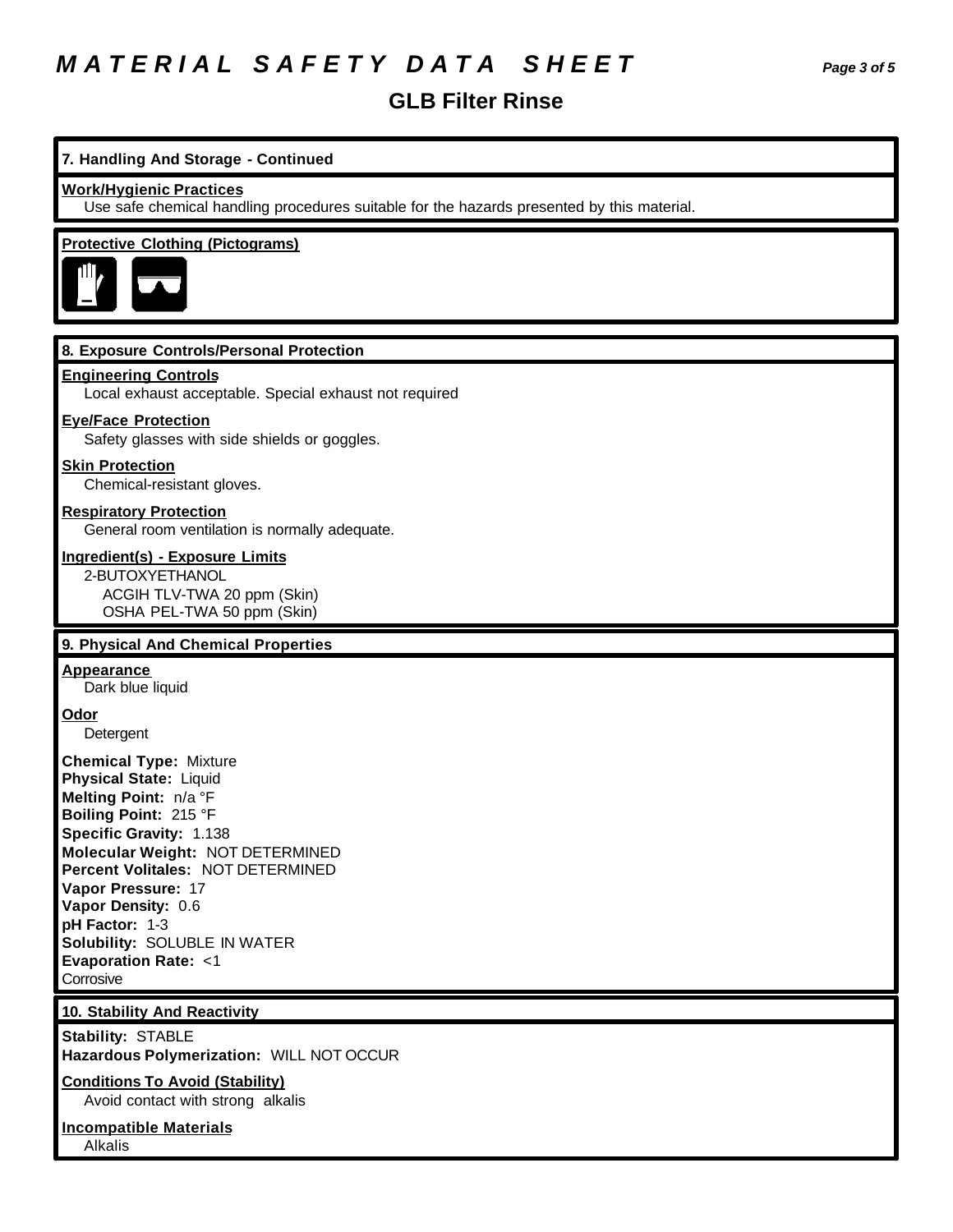# *M A T E R I A L S A F E T Y D A T A S H E E T Page 4 of 5*

**10. Stability And Reactivity - Continued**

**Hazardous Decomposition Products**

# **GLB Filter Rinse**

| Oxides of carbon, nitrogen, aldehydes, ketones                                                                                                                                                                                                                                 |
|--------------------------------------------------------------------------------------------------------------------------------------------------------------------------------------------------------------------------------------------------------------------------------|
| 11. Toxicological Information                                                                                                                                                                                                                                                  |
| <b>Acute Studies</b><br>Concentrated product may be corrosive to skin and mucous membranes.                                                                                                                                                                                    |
| 12. Ecological Information                                                                                                                                                                                                                                                     |
| No Data Available                                                                                                                                                                                                                                                              |
| 13. Disposal Considerations                                                                                                                                                                                                                                                    |
| Refer to applicable local, state and federal regulations as well as industry standards.                                                                                                                                                                                        |
| 14. Transport Information                                                                                                                                                                                                                                                      |
| <b>Proper Shipping Name</b><br>CORROSIVE LIQUID, ACIDIC, ORGANIC, N.O.S. (Hydroxyethanediphosphonic Acid)                                                                                                                                                                      |
| <b>Hazard Class</b><br>8, PGIII (<=4L Consumer Commodity ORM-D)                                                                                                                                                                                                                |
| <b>DOT Identification Number</b><br><b>UN3265</b>                                                                                                                                                                                                                              |
| <b>Additional Shipping Paper Description</b>                                                                                                                                                                                                                                   |
| <b>DOT (Pictograms)</b>                                                                                                                                                                                                                                                        |
| 15. Regulatory Information                                                                                                                                                                                                                                                     |
| <b>SARA Title III - Section 313 Supplier Notification</b><br>This product contains the following toxic chemicals that are subject to the reporting requirements of section 313 of<br>the Emergency Planning and Community Right-To-Know Act (EPCRA) of 1986 and of 40 CFR 372. |
| 2-BUTOXYETHANOL (111-76-2)<br>$\%$                                                                                                                                                                                                                                             |

This information must be included on all MSDSs that are copied and distributed for this material.

# **Ingredient(s) - U.S. Regulatory Information**

2-BUTOXYETHANOL SARA Title III - Section 313 Form "R"/TRI Reportable Chemical

# **Ingredient(s) - State Regulations**

2-BUTOXYETHANOL New Jersey - Workplace Hazard New Jersey - Environmental Hazard Pennsylvania - Workplace Hazard Massachusetts - Hazardous Substance New York City - Hazardous Substance